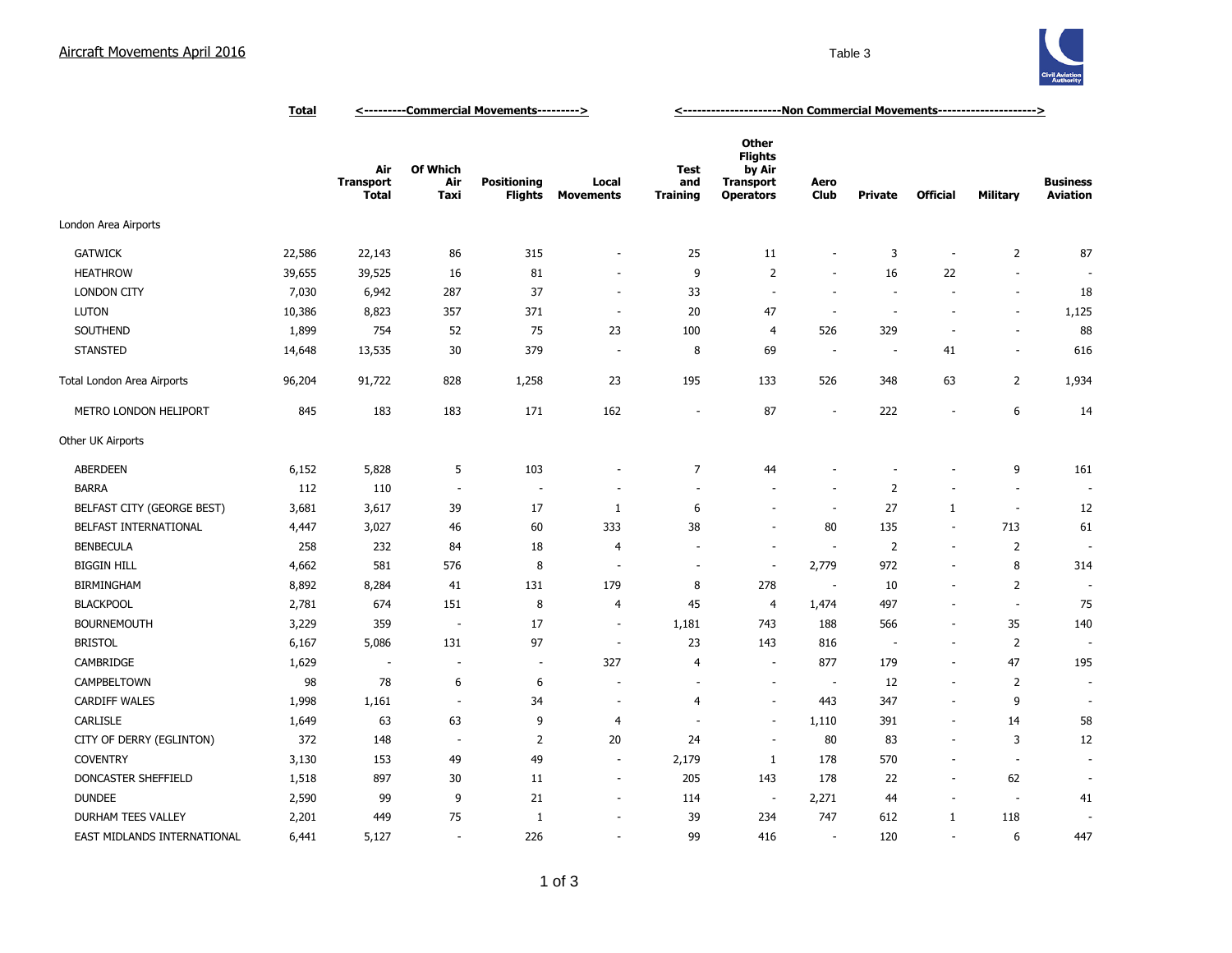## Aircraft Movements April 2016 **Table 3** Table 3



**Total <---------Commercial Movements---------> <---------------------Non Commercial Movements--------------------->**

|                            |        | Air<br><b>Transport</b><br><b>Total</b> | <b>Of Which</b><br>Air<br>Taxi | <b>Positioning</b><br><b>Flights</b> | Local<br><b>Movements</b> | <b>Test</b><br>and<br><b>Training</b> | <b>Other</b><br><b>Flights</b><br>by Air<br><b>Transport</b><br><b>Operators</b> | Aero<br><b>Club</b>      | <b>Private</b>           | <b>Official</b>          | <b>Military</b>          | <b>Business</b><br><b>Aviation</b> |
|----------------------------|--------|-----------------------------------------|--------------------------------|--------------------------------------|---------------------------|---------------------------------------|----------------------------------------------------------------------------------|--------------------------|--------------------------|--------------------------|--------------------------|------------------------------------|
| <b>Other UK Airports</b>   |        |                                         |                                |                                      |                           |                                       |                                                                                  |                          |                          |                          |                          |                                    |
| <b>EDINBURGH</b>           | 10,099 | 9,755                                   | 46                             | 127                                  | $\overline{2}$            | 1                                     | $\overline{2}$                                                                   | $\overline{\phantom{a}}$ | 210                      | $\blacksquare$           | 2                        |                                    |
| <b>EXETER</b>              | 3,431  | 1,133                                   | $\overline{\phantom{a}}$       | 18                                   | 211                       | 141                                   | 25                                                                               | 894                      | 670                      | $\overline{\phantom{a}}$ | 46                       | 293                                |
| <b>GLASGOW</b>             | 7,669  | 7,385                                   | 420                            | 105                                  | $\overline{\phantom{a}}$  | 6                                     | $\overline{\phantom{a}}$                                                         | 142                      | $\overline{\phantom{a}}$ | 2                        | $\overline{2}$           | 27                                 |
| <b>GLOUCESTERSHIRE</b>     | 8,249  | 112                                     | 20                             | 39                                   | 132                       | 650                                   | 61                                                                               | 5,851                    | 1,294                    | $\overline{\phantom{a}}$ | 29                       | 81                                 |
| <b>HAWARDEN</b>            | 1,450  | $\overline{\phantom{a}}$                | $\sim$                         | $\overline{2}$                       | 246                       | 132                                   | 142                                                                              | 422                      | 381                      | $\blacksquare$           | 16                       | 109                                |
| <b>HUMBERSIDE</b>          | 1,953  | 686                                     | 5                              | 120                                  | 70                        | 627                                   | 238                                                                              | <b>.</b>                 | 183                      | $\blacksquare$           | 16                       | 13                                 |
| <b>INVERNESS</b>           | 2,300  | 1,191                                   | 300                            | 112                                  | 32                        | 203                                   | $\mathbf{1}$                                                                     | 630                      | 91                       | ÷.                       | $\overline{7}$           | 33                                 |
| <b>ISLAY</b>               | 196    | 143                                     | 13                             | 11                                   | $\overline{\phantom{a}}$  | $\overline{a}$                        | $\overline{\phantom{a}}$                                                         | ÷                        | 36                       | $\overline{\phantom{a}}$ | 6                        | $\overline{\phantom{a}}$           |
| ISLES OF SCILLY (ST.MARYS) | 1,300  | 1,181                                   | 37                             | 17                                   | $\sim$                    | 22                                    | $\overline{\phantom{a}}$                                                         | $\overline{\phantom{a}}$ | 58                       | 22                       | $\overline{\phantom{a}}$ | $\sim$                             |
| <b>KIRKWALL</b>            | 1,171  | 1,058                                   | 145                            | 51                                   | $\sim$                    | 30                                    | 19                                                                               | ÷,                       | 13                       | $\sim$                   | $\blacksquare$           | $\blacksquare$                     |
| LANDS END (ST JUST)        | 1,096  | 892                                     | 17                             | 13                                   | 4                         | 130                                   | $\sim$                                                                           | $\overline{4}$           | 53                       | $\overline{\phantom{a}}$ | $\overline{\phantom{a}}$ | $\sim$                             |
| <b>LEEDS BRADFORD</b>      | 3,556  | 2,573                                   | 68                             | 130                                  | $\sim$                    | 613                                   | 15                                                                               | $\sim$                   | 215                      | $\sim$                   | 10                       | $\sim$                             |
| LERWICK (TINGWALL)         | 202    | 177                                     | 34                             | 20                                   | $\overline{2}$            | $\overline{\phantom{a}}$              | $\mathbf{1}$                                                                     | $\sim$                   | $\overline{2}$           | $\overline{\phantom{a}}$ | $\overline{\phantom{a}}$ | $\overline{\phantom{a}}$           |
| LIVERPOOL (JOHN LENNON)    | 5,412  | 3,312                                   | 75                             | 47                                   | $\sim$                    | 6                                     | $\sim$                                                                           | 1,738                    | 156                      | $\overline{2}$           | 19                       | 132                                |
| <b>LYDD</b>                | 1,964  | 19                                      | 11                             | 13                                   | 2                         | 6                                     | $\sim$                                                                           | 943                      | 831                      | 140                      | $\overline{4}$           | 6                                  |
| <b>MANCHESTER</b>          | 15,021 | 14,264                                  | $\overline{4}$                 | 263                                  | 6                         | 20                                    | 16                                                                               |                          | $\sim$                   | $\overline{\phantom{a}}$ | 8                        | 360                                |
| <b>NEWCASTLE</b>           | 4,231  | 3,198                                   | 13                             | 76                                   | 38                        | 6                                     | 6                                                                                | $\overline{a}$           | 714                      | 155                      | 30                       | 8                                  |
| <b>NEWQUAY</b>             | 2,343  | 742                                     | 112                            | 20                                   | $\overline{\phantom{a}}$  | 424                                   | $\sim$                                                                           | ÷.                       | 499                      | $\overline{\phantom{a}}$ | 612                      | 46                                 |
| <b>NORWICH</b>             | 3,433  | 2,355                                   | 9                              | 432                                  | $\sim$                    | 161                                   | 26                                                                               | 226                      | 231                      | $\overline{\phantom{a}}$ | $\overline{2}$           |                                    |
| OXFORD (KIDLINGTON)        | 4,018  | 17                                      | 13                             | 293                                  | 20                        | 2,663                                 | 11                                                                               | 39                       | 738                      | $\overline{\phantom{a}}$ | 3                        | 234                                |
| PRESTWICK                  | 2,570  | 457                                     | $\sim$                         | 15                                   | $\sim$                    | 654                                   | $\sim$                                                                           | 703                      | 248                      | $\overline{\phantom{a}}$ | 493                      | $\overline{\phantom{a}}$           |
| <b>SCATSTA</b>             | 597    | 572                                     | $\overline{\phantom{a}}$       | 13                                   | $\sim$                    | 12                                    | $\overline{\phantom{a}}$                                                         | $\overline{\phantom{a}}$ |                          | $\overline{\phantom{a}}$ | $\overline{\phantom{a}}$ | $\overline{\phantom{a}}$           |
| SHOREHAM                   | 4,632  | 60                                      | 60                             | 9                                    | 100                       | 84                                    | $\overline{2}$                                                                   | 3,230                    | 1,131                    | $\overline{\phantom{a}}$ | 16                       | $\overline{\phantom{a}}$           |
| SOUTHAMPTON                | 3,165  | 2,841                                   | 5                              | 103                                  | $\sim$                    | $\overline{7}$                        | 44                                                                               | ÷.                       | $\sim$                   | $\sim$                   | 9                        | 161                                |
| STORNOWAY                  | 979    | 752                                     | 235                            | 21                                   | 24                        | 70                                    | $\sim$                                                                           | ÷.                       | 20                       | $\sim$                   | 92                       | $\overline{\phantom{a}}$           |
| <b>SUMBURGH</b>            | 1,521  | 1,203                                   | 352                            | 113                                  | 27                        | 94                                    | 81                                                                               | $\overline{\phantom{a}}$ | 1                        | $\sim$                   | $\overline{2}$           | $\overline{\phantom{a}}$           |
| SWANSEA                    | 989    | $\overline{\phantom{a}}$                | $\overline{\phantom{a}}$       | $\overline{\phantom{a}}$             | $\sim$                    | $\sim$                                | $\sim$                                                                           | 706                      | 279                      | $\overline{\phantom{a}}$ | 4                        | $\sim$                             |
| <b>TIREE</b>               | 156    | 148                                     | 6                              | $\overline{a}$                       |                           |                                       | $\overline{\phantom{a}}$                                                         | $\overline{\phantom{a}}$ | 8                        |                          |                          | $\overline{\phantom{a}}$           |
| WICK JOHN O GROATS         | 323    | 163                                     | 25                             | 82                                   | 2                         | 8                                     | 30                                                                               | $\sim$                   | 38                       | $\sim$                   | $\sim$                   | $\blacksquare$                     |